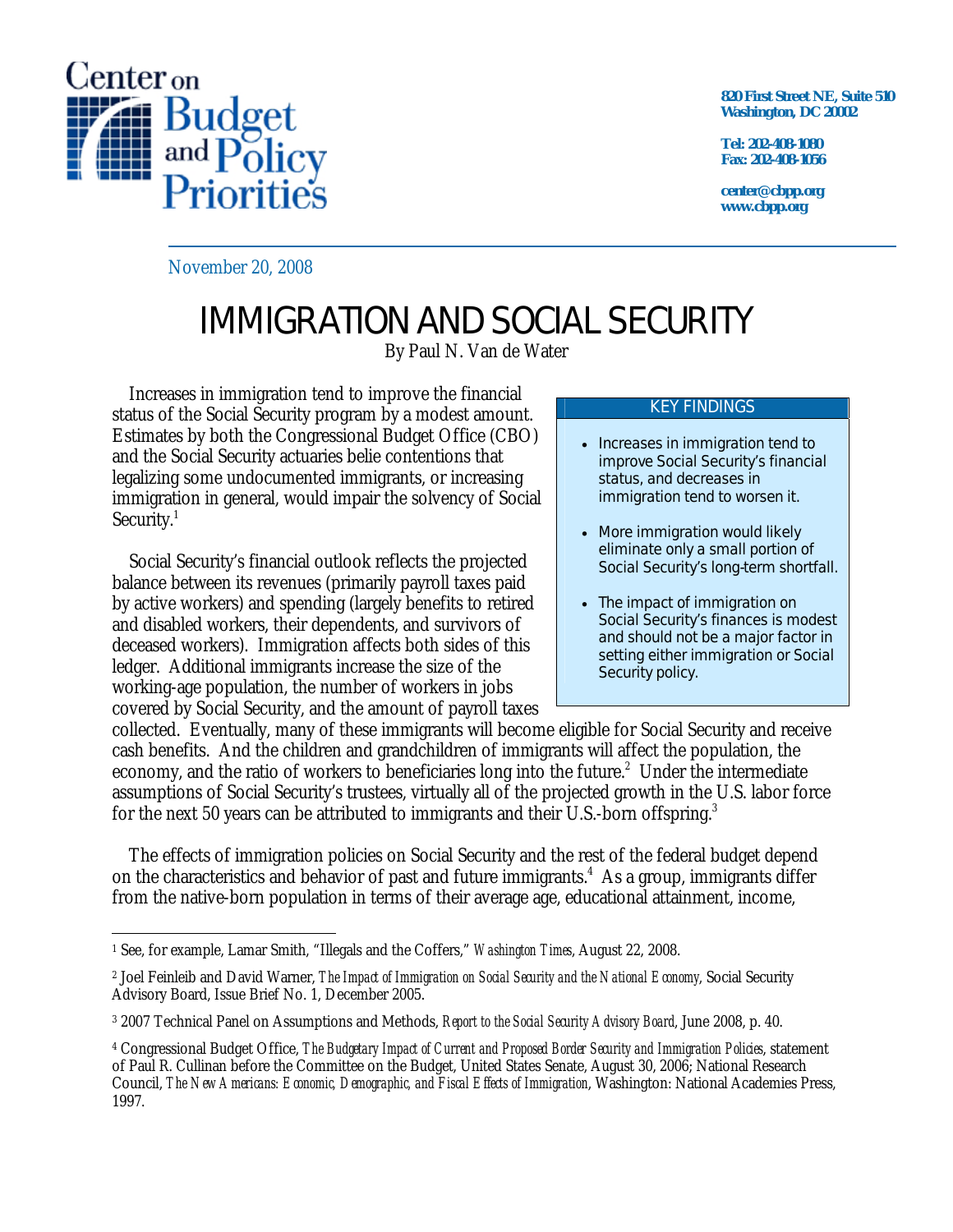labor-force participation, fertility, rate of emigration, and other socioeconomic characteristics. Immigrants also differ from each other. For example, although immigrants are much more likely than natives not to have completed high school, they are also more likely to hold advanced degrees.<sup>5</sup>

Because immigrants are so diverse, it is possible to construct hypothetical  $-$  but unrealistic  $$ scenarios in which immigration has either very unfavorable or very favorable effects on Social Security's finances. Social Security benefits are progressive and replace a larger portion of previous wages for people with low earnings than for those with high earnings. If all immigrants were very low-wage workers who would receive benefits that significantly exceed their contributions and if they had few children, immigration could have an adverse or only slightly favorable effect on the solvency of Social Security. Conversely, if immigrants were all highly skilled and highly paid and had many children, immigration could be very beneficial to Social Security. Neither of these extreme outcomes is at all likely.

 In general, researchers conclude that increases in immigration will somewhat improve the financial status of Social Security and that decreases in immigration will worsen it. According to the chief actuary of Social Security, "Provisions that will increase net immigration tend to improve the financial status of the [Social Security] program both because of the immigrants themselves and their children. This effect is much like the effect of increased birth rates, which also have positive effects of the financial status of the program."<sup>6</sup> Adding more young workers to the labor force, whether through higher birth rates or more immigration, improves the outlook for Social Security because the resulting increase in payroll tax collections occurs relatively soon, while Social Security benefit outlays grow only in the more distant future. Social Security's trustees estimate that an increase in net immigration of 300,000 persons a year would eliminate about one-tenth of Social Security's 75 year deficit.<sup>7</sup> The Congressional Budget Office also finds that increases in immigration generally improve Social Security's finances.8

 The presence of unauthorized (undocumented) workers in the United States also has a positive effect on the financial status of Social Security. The earnings of unauthorized workers are less likely to be reported for tax purposes than the earnings of the rest of the population and even less likely to result in future benefits, according to Social Security's chief actuary. Although the magnitudes cannot be precisely determined, the actuary has estimated that unauthorized immigrants paid as much as \$13 billion in Social Security payroll taxes in 2007. About \$1 billion in benefit payments were made based on unauthorized work (for example, survivor benefits paid to U.S. citizens who were dependents of deceased individuals who had made payments into the Social Security system while performing unauthorized work). Thus, undocumented immigrants improved Social Security's cash flow by an estimated \$12 billion in 2007.<sup>9</sup>

 $\overline{a}$ 

<sup>5</sup> U.S. Census Bureau, American Community Survey, 2003.

<sup>6</sup> Stephen C. Goss, Letter to the Honorable Edward M. Kennedy, June 27, 2007, p. 1.

<sup>7</sup> Board of Trustees of the Federal Old-Age and Survivors Insurance and Federal Disability Insurance Trust Funds, *2008 Annual Report of the Board of Trustees*, p. 159.

<sup>8</sup> Congressional Budget Office, *The Budgetary Impact*, p. 7.

<sup>9</sup> Stephen C. Goss, Letter to the Honorable Richard J. Durbin, June 5, 2007, p. 3.